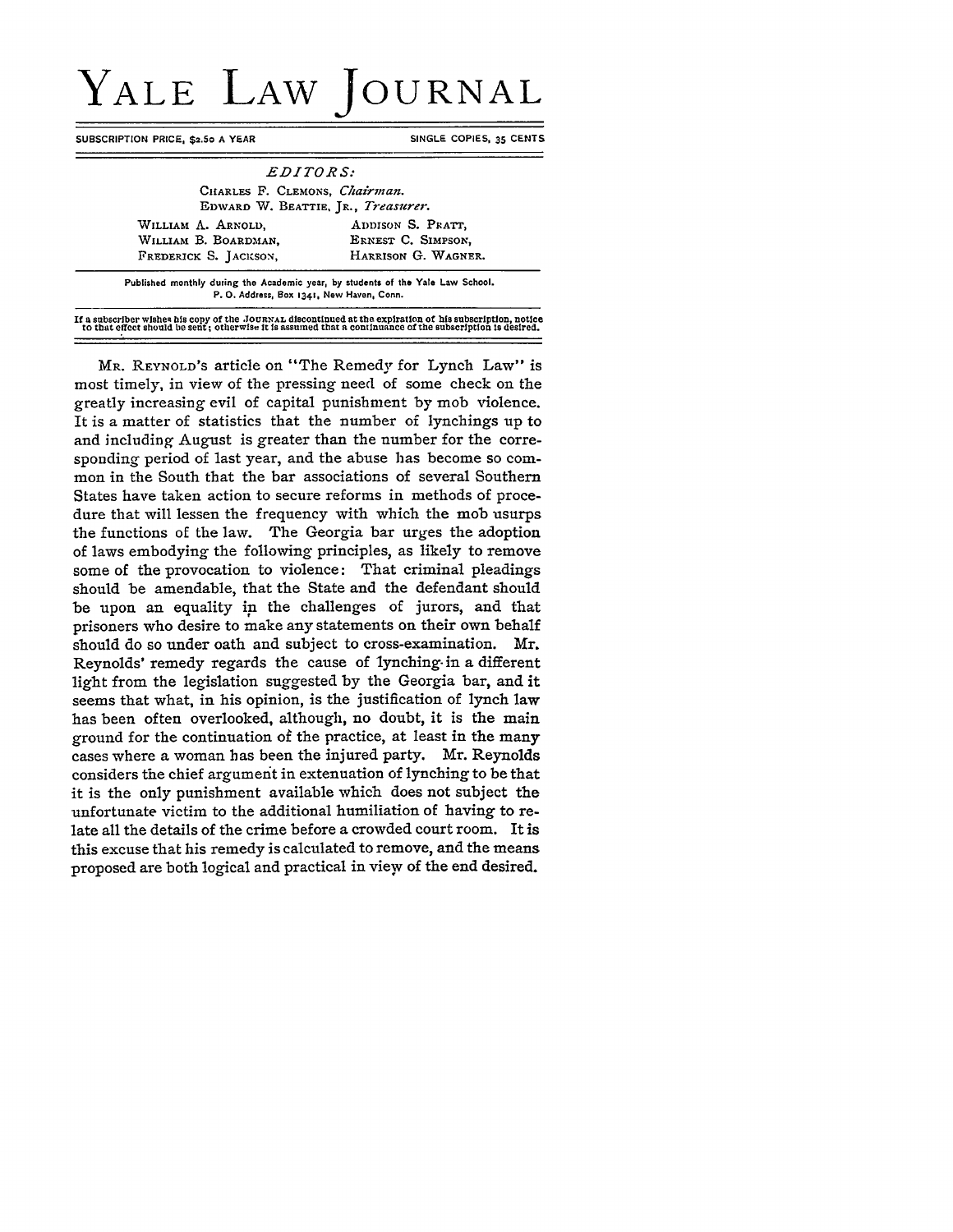Another reform that would greatly tend to lessen the evil would be legislation directed toward the more even, speedy and certain administration of the law; there would be less lynching, if communities could feel more sure of the infliction of an adequate penalty by the law.

WHETHER, as some would have us believe, respect for law is passing, or whether law and courts of justice are still held in as high esteem as ever, no one can fail to notice that the question, bow to conserve reverence for the law has become a serious one in the opinion of many. Whatever the fact, and whatever the justification for raising this question, the current sentiment of dissatisfaction is significant, and the more so as the discussion of the matter comes not only from the partisan press, but from the bar itself. One of the party platforms of the late Presidential campaign went so far as to attack the United States Supreme Court, "the bulwark of the Constitution"; the injunction proceedings in the recent strike of coal miners have evoked no little comment on the "abuse of the injunction," and the judicial subversion of the processes of law, while the theme of several addresses delivered during the Summer before meetings of various bar and other legal associations, has been that disrespect for law was becoming a serious menace to our institutions.

It is toward the law-makers rather than toward the courts that the mass of unfavorable criticism has been directed, and the spirit of disrespect may be attributed largely to over-legislation, to legislation that is not only unwise, but unnecessary. Mr. F. J. Stimson made the astounding statement, in the *Yale Review* of November, 1896, that "nearly half of the social, economic or labor legislation, passed by the State Legislatures in the past ten years has been questioned in the courts upon constitutional principles; and of the labor legislation, probably half has been annulled by them." Under such provocation it is not remarkable that the mind of the people loses much of its reverence for the law.

The failure of enactments to express intention is a common fault of legislation; our attention has been called within a few months to striking instances of this in the Acts of Congress. And not only is too much of our legislation faulty from uncertainty of intention, but much that is.useless grows, no doubt, out of the idea of the law-maker that his first duty is to do something, rather than to see whether there is need of his doing anything; like the physician whose first care is the medicine rather